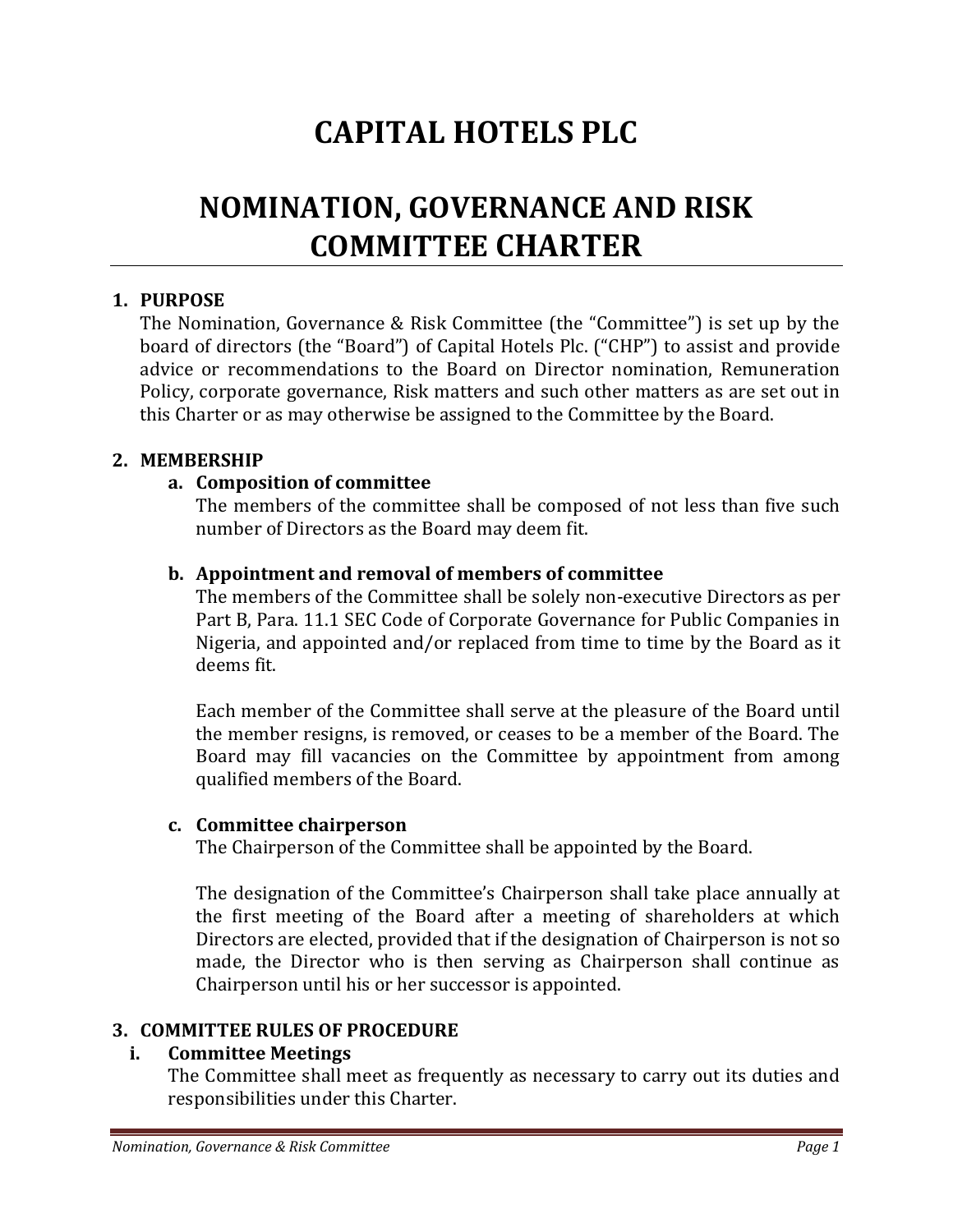The Chairperson or any member of the Committee may call a special meeting of the Committee at any time. The Committee may ask any officer or employee of CHP, or any representative of CHP's advisors, to attend any meetings and to provide such pertinent information as the Committee may request or to meet with any members or representatives of the Committee.

A simple majority of the members of the Committee shall constitute a quorum to transact business. The affirmative vote of a majority of the members of the Committee present at the time of such vote shall be required to approve any action of the Committee.

Members of the Committee may participate in a meeting of the Committee by means of telephone conference call or similar communications equipment by means of which all persons participating in the meeting can hear each other. Subject to the requirements of any applicable law, regulation or rule, any action required or permitted to be taken at a meeting of the Committee may be taken without a physical meeting if consent in writing, setting forth the action so taken, is signed by all of the members of the Committee. Such written consent shall have the same force as a unanimous vote of the Committee.

Committee members may raise any subjects that are not set on the agenda by the Chairperson.

The Company Secretary or any other member so designated shall serve as secretary to the committee and shall keep records of its proceedings.

### **ii. Executive Sessions**

At any meeting of the Committee, an opportunity shall be provided to any member of the Committee to request that the Committee meets in executive session during such meeting. "Executive session" shall mean a session at which the members of the Committee meet without the attendance of officers or employees of CHP, legal counsel, advisors or other nonmembers of the Committee.

### **iii. Reporting**

The Committee shall regularly report directly to the Board with respect to the Committee's activities, as appropriate.

### **4. REMUNERATION OF COMMITTEE MEMBERS**

### **a. Committee members**

Members of the Committee and the Chairperson shall receive such remuneration for their service on the Committee as the Board may determine from time to time on the recommendation of the Committee.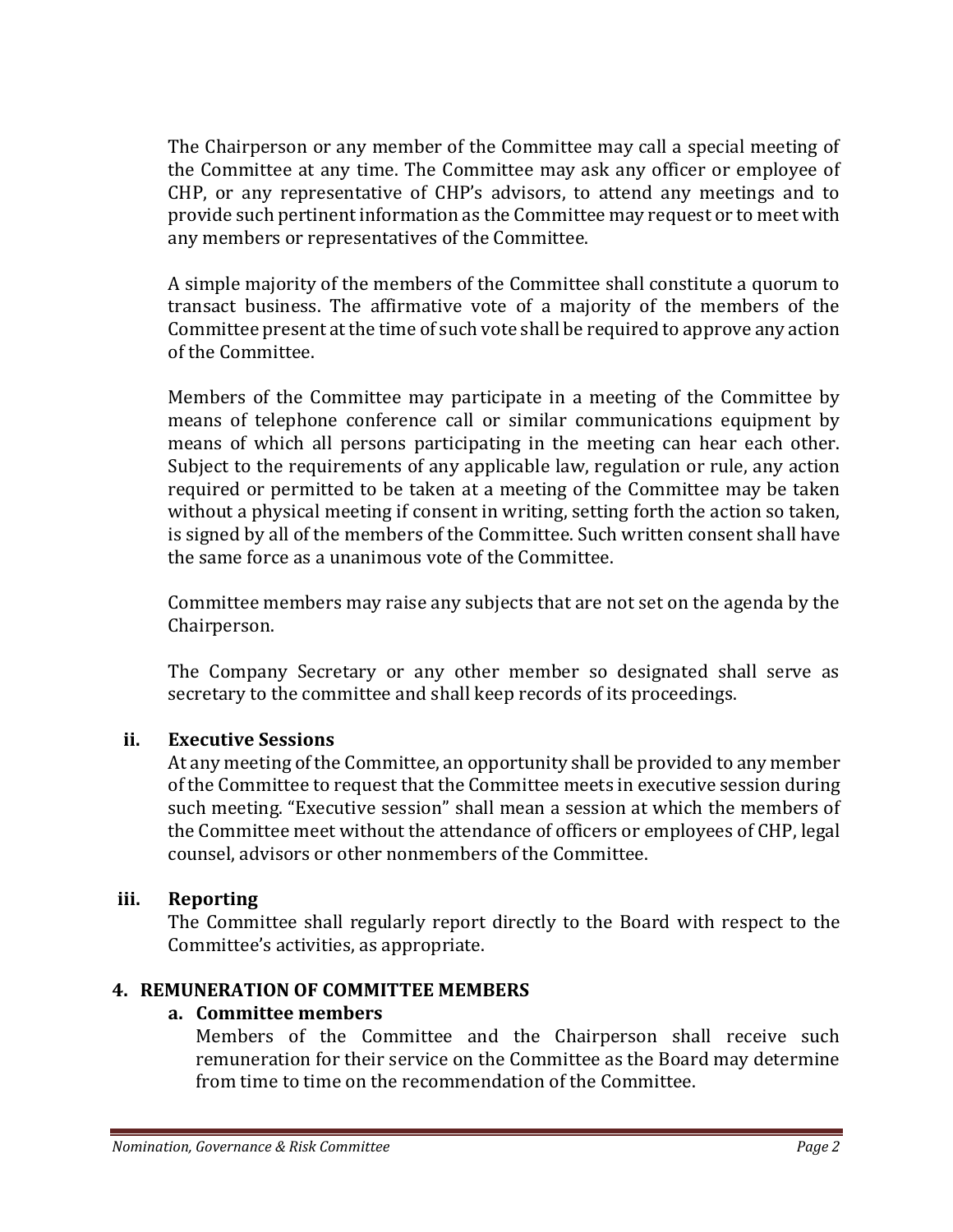## **b. Directors**

The Committee shall make recommendations to the Board with respect to Director compensation.

## **5. COMMITTEE AUTHORITY**

## **i. Retaining and Compensating Consultants/Advisors**

The Committee shall have the authority to retain, at CHP's expense, a consultant to assist it in carrying out its duties, including identifying director candidates, and to retain outside counsel and any other advisors (each, an "Advisor") as the Committee may deem appropriate in its sole discretion. The Committee shall promptly notify the Chairman of the Board and/or the Independent Director, as appropriate, of the retention of any such Advisor. The Committee shall recommend for approval the related fees and retention terms of any such Advisor.

### **ii. Access**

The Committee shall have reasonable access to CHP's personnel and documents and the resources necessary to carry out its responsibilities.

## **iii. Subcommittees**

The Committee may form and delegate authority to subcommittees if deemed appropriate by the Committee, subject to any restrictions imposed by any applicable regulatory or stock exchange requirements.

### **6.0 DUTIES AND RESPONSIBILITIES**

The Committee is responsible for performing the duties set out below as well as any other duties that are otherwise required by law or are delegated to the Committee by the Board as stated in Para. 11.1, SEC Code as amended:

## **i. Nomination & Governance**

The functions of thje Committee shall include:

- a) Establish the criteria for Board and Board Committee memberships, review candidates' qualifications and any potential conflict of interest, assess the contribution of current directors in connection with their re-nomination and make recommendations to the Board;
- b) Prepare a job specification for the Chairman's position, including an assessment of time commitment required of the candidate;
- c) Periodically evaluate the skills, knowledge and experience required on the Board;
- d) Make recommendations on experience required by Board Committee members, Committee appointments and removal, operating structure, reporting and other Committee operational matters;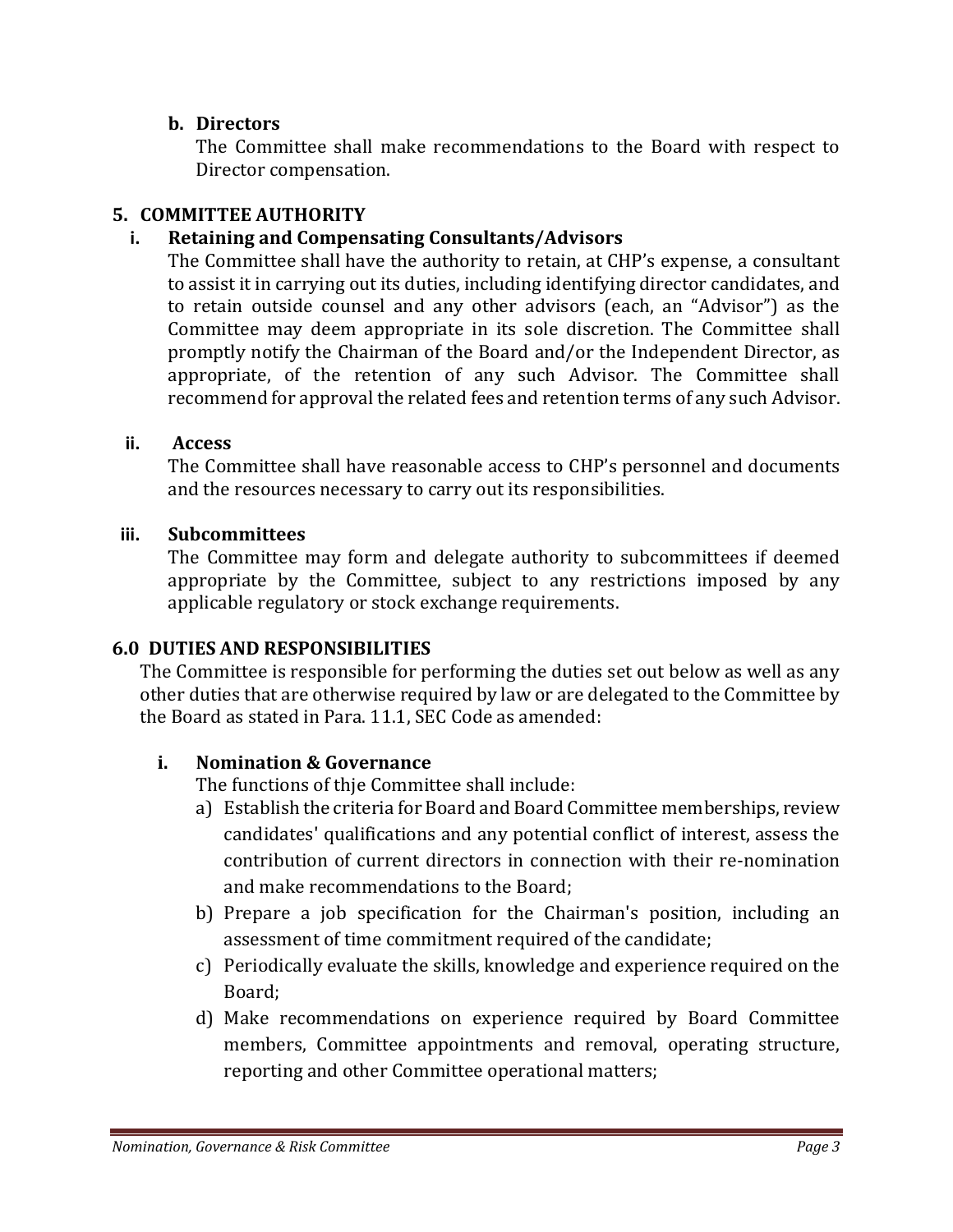- e) Ensure that succession policy and plan exist for the positions of Chairman, CEC/MD, the executive directors and the subsidiary managing directors for Group companies;
- f) Ensure that the Board conducts a Board evaluation on an annual basis;
- g) Review the performance and effectiveness of the subsidiary company Boards (if any) on an annual basis where applicable; and
- h) Review and make recommendations to the Board for approval of the company's organisational structure and any proposed amendments.

## **ii. Remuneration**

The functions of the Committee with respect to remuneration should include:

- **a.** Make recommendations to the Board on compensation structure for Managing Director; Executive Directors and compensation payable to executive directors and senior management employees for any loss of office or termination of appointment to ensure that it is consistent with contractual terms, fair and not excessive.;
- **b.** Make Recommendation to the board on the remuneration of non-executive directors, including the review of Directors' compensation periodically and, where appropriate, to recommend any changes thereto to the Board.
- **c.** Provide input to the annual report of the company in respect of directors compensation;
- a) Develop a formal, clear and transparent procedure for the establishment and review of the company's remuneration policy.

## **iii. Risk Management**

The essence of the Risk Management Committee to assist the Board in its oversight of the risk profile, risk management framework and the risk reward strategy.

The functions of the Committee include the following:

- a) Review and recommend for Board approval of the company's risk management policy including risk appetite and risk strategy;
- b) Review the adequacy and effectiveness of risk management and controls;
- c) Oversight of management's process for the identification of significant risks across the company and the adequacy of prevention, detection and reporting mechanisms;
- d) Review of the company's compliance level with applicable laws and regulatory requirements which may impact the company's risk profile;
- e) Undertake Periodic review of changes in the economic and business environment, including emerging trends and other factors relevant to the company's risk profile;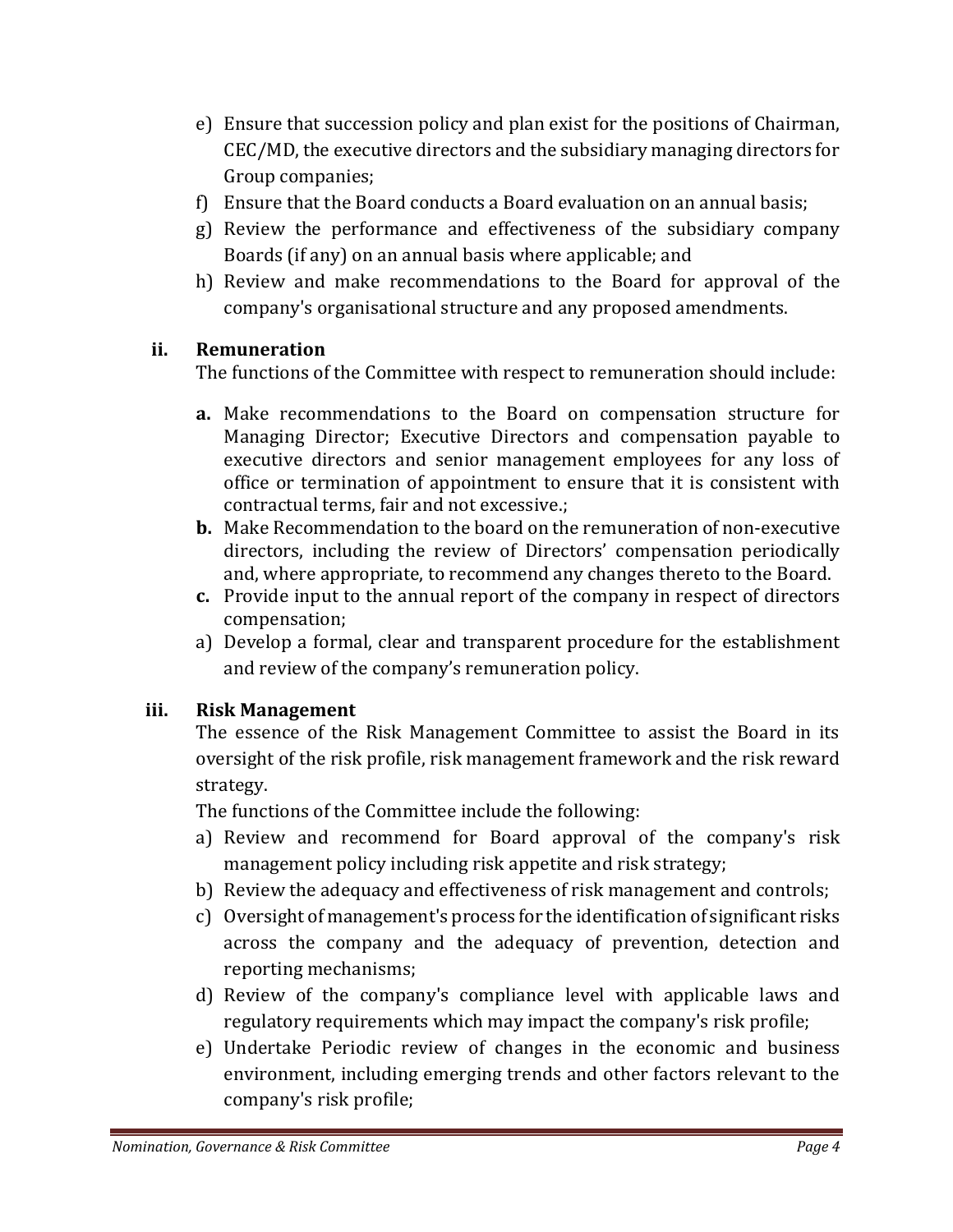- f) Review and recommend for approval of the Board risk management procedures and controls for new products and services.
- g) To enhance the risk management function, the Committee shall nominate a member of senior management to perform the function and attend the meetings of the Risk Management Committee in addition to ED/CEO, Head of Internal Audit.

## **7. NOMINATION OF DIRECTORS**

## **a. Evaluating Competencies and Skills**

The Committee shall make recommendations to the Board with respect to the following matters:

- i. The competencies and skills the Board, as a whole, should possess;
- ii. The needs of individual committees of the Board, particularly with respect to anticipating retirements of Chairpersons and committee members;
- iii. The competencies and skills each existing Director possesses and which the Board as a whole therefore possesses;
- iv. The independence of Directors in accordance with all statutory, regulatory and stock exchange requirements and guidelines and any additional independence criteria established by the Board from time to time; and
- v. The personality and other qualities of each Director, as these may ultimately determine the boardroom dynamic.

## **b. Identifying and Recommending Nominees**

The Committee shall identify the individual(s) qualified to become new Directors and recommend to the Board such nominee(s) for election by shareholders for appointment to the Board. In making its recommendations, the Committee shall consider:

- i. any selection criteria approved by the Board from time to time, including such knowledge, experience, skills, expertise and diversity (as provided in CHP's Board Diversity Policy) that the Board considers to be necessary for the Board, as a whole, to possess;
- ii. The independence of each candidate in accordance with all statutory, regulatory and stock exchange requirements and guidelines as in effect from time to time and any additional independence criteria established by the Board from time to time;
- iii. Whether or not each candidate can devote sufficient time and resources to his or her duties as a Board member;
- iv. The competencies and skills that the Board considers each existing Director to possess;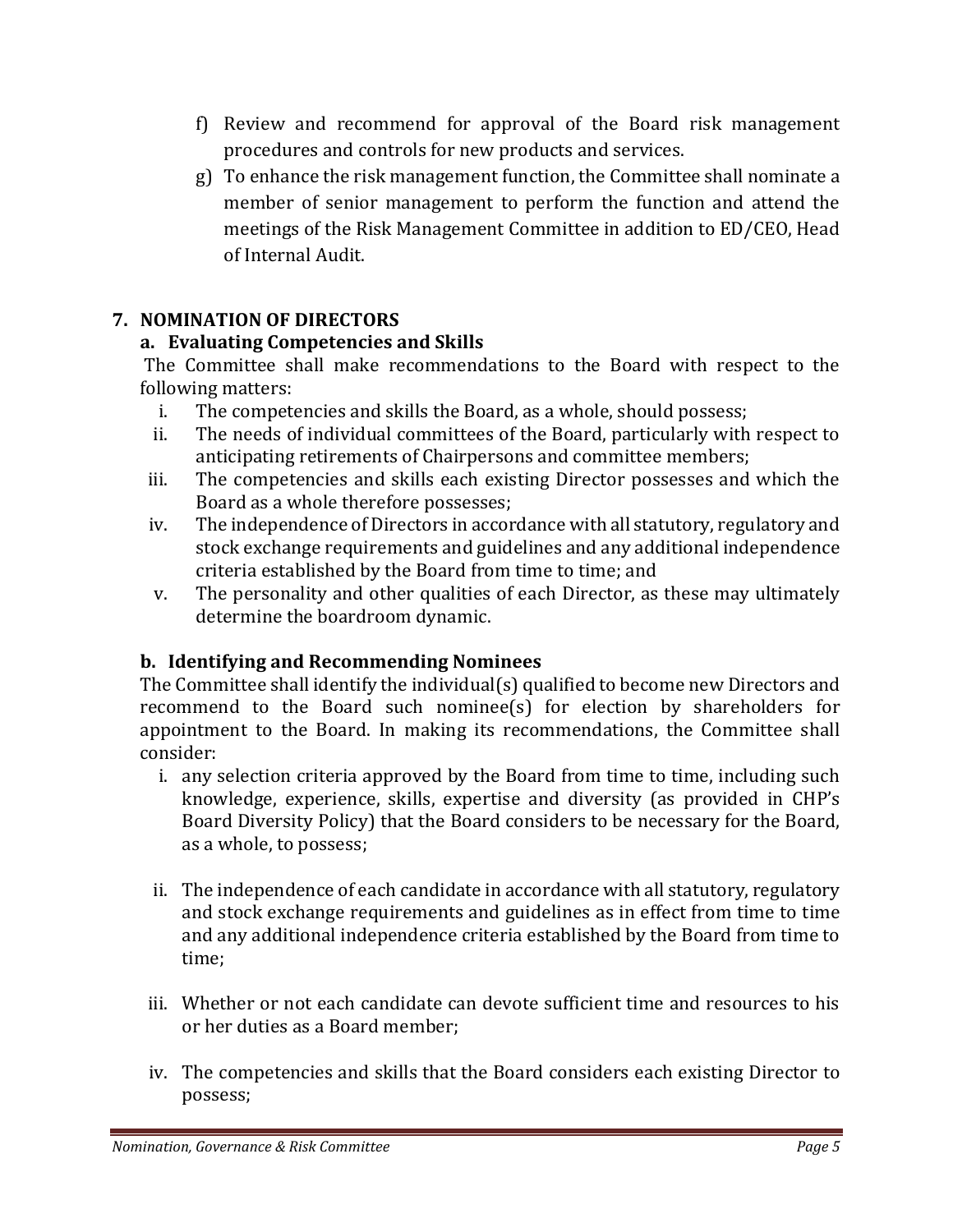- v. The competencies and skills each new candidate would bring to the Board;
- vi. The strategic direction of CHP;
- vii. Fine-tune recommendations, If any, from CHP's shareholders.
- viii. The Committee shall also evaluate potential retirement and other departures of existing Directors.

## **c. Exception**

If CHP is legally required by contract or otherwise to provide third parties with the right to nominate one or more Directors, the Committee shall have no responsibility for the selection and nomination of such Director(s).

## **d. Director Resignations**

The Committee shall consider resignation(s) tendered by a Director(s) pursuant to CHP's majority voting policy or otherwise in accordance with CHP's Corporate Governance Guidelines.

## **8. CORPORATE GOVERNANCE AND DISCLOSURE**

## **8.1Approach to Corporate Governance**

The Committee shall annually review and recommend revisions, if any, to the Board regarding Capital Hotels Plc approach to corporate governance. Among other things, the Committee shall:

- a. Annually recommend to the Board for approval corporate governance practices, policies and procedures applicable to CHP, including recommended revisions to CHP's Corporate Governance Guidelines;
- b. If not otherwise mandated by the Board, develop charters for any new committees established by the Board;
- c. Monitor relationships between management of CHP and the Board and recommend procedures to allow Directors to have access to, and an effective relationship with, management;
- d. Ensure the proper flow of information to the Board and consider the adequacy and timing of materials provided to the Board in support of management's proposals;
- e. be available as a forum for addressing the concerns of individual Directors;
- f. work with the Chairman of the Board to foster a healthy corporate governance culture within CHP;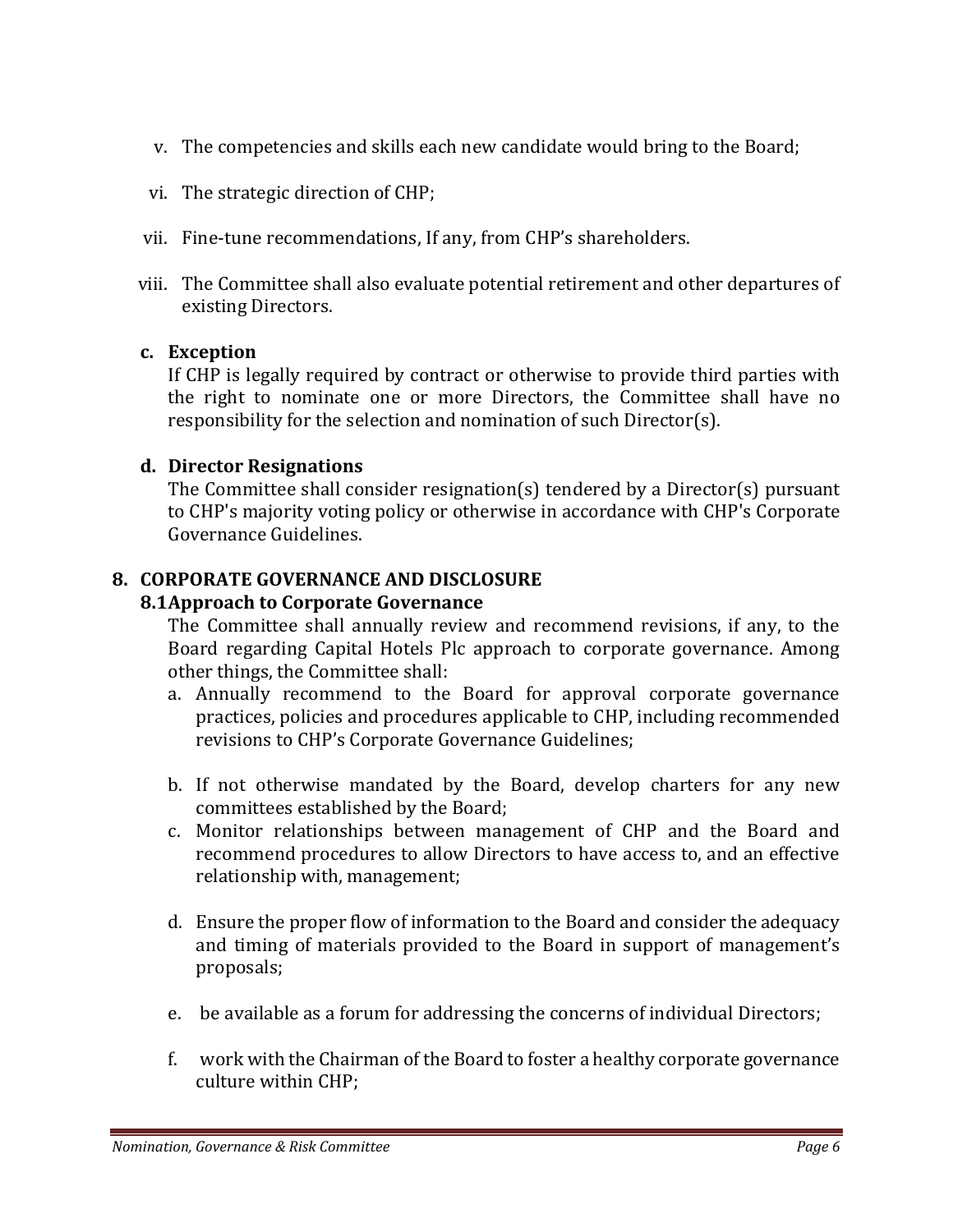- g. monitor emerging best practices in corporate governance to consider whether such practices would be advisable for CHP; and
- h. keep informed of new corporate governance rules and regulations applicable to CHP and recommend to the Board appropriate changes in CHP's corporate governance policies and practices.

## **8.2 Governance Disclosure**

The Committee shall review and recommend to the Board for approval the "Statement of Corporate Governance Practices" section of CHP's management proxy circular and disclosure describing the assessment process for Board members.

### **a. BOARD EFFECTIVENESS**

## **i. Board Size and Composition**

The Committee shall, on an annual basis, examine the size of members of Board Committees, and review their composition and mandates to facilitate effective decision-making.

## **ii. Independence**

The Committee shall recommend to the Board structures and procedures to enhance the independence of Directors.

## **iii. Succession Planning**

The Committee shall make recommendations to the Board with respect to Board succession plan, including policies and principles for Director retirement, selection of candidtaes for the Chairmanship of the Board and Independent Director(s).

## **b. ORIENTATION AND CONTINUING EDUCATION**

The Committee shall oversee the orientation process for each new Director and also oversee the continuing education program for all Directors.

## **c. INSURANCE AND INDEMNIFICATION**

The Committee shall make recommendations to the Board with respect to insurance and indemnification matters for Capital Hotels Plc's Directors and officers.

## **9. COMMITTEE WORK PLAN**

The Committee shall annually develop a work plan to identify and set time frames for the duties it is responsible for performing. The Committee shall regularly monitor its compliance with performing such duties within the timeframes specified in the work plan.